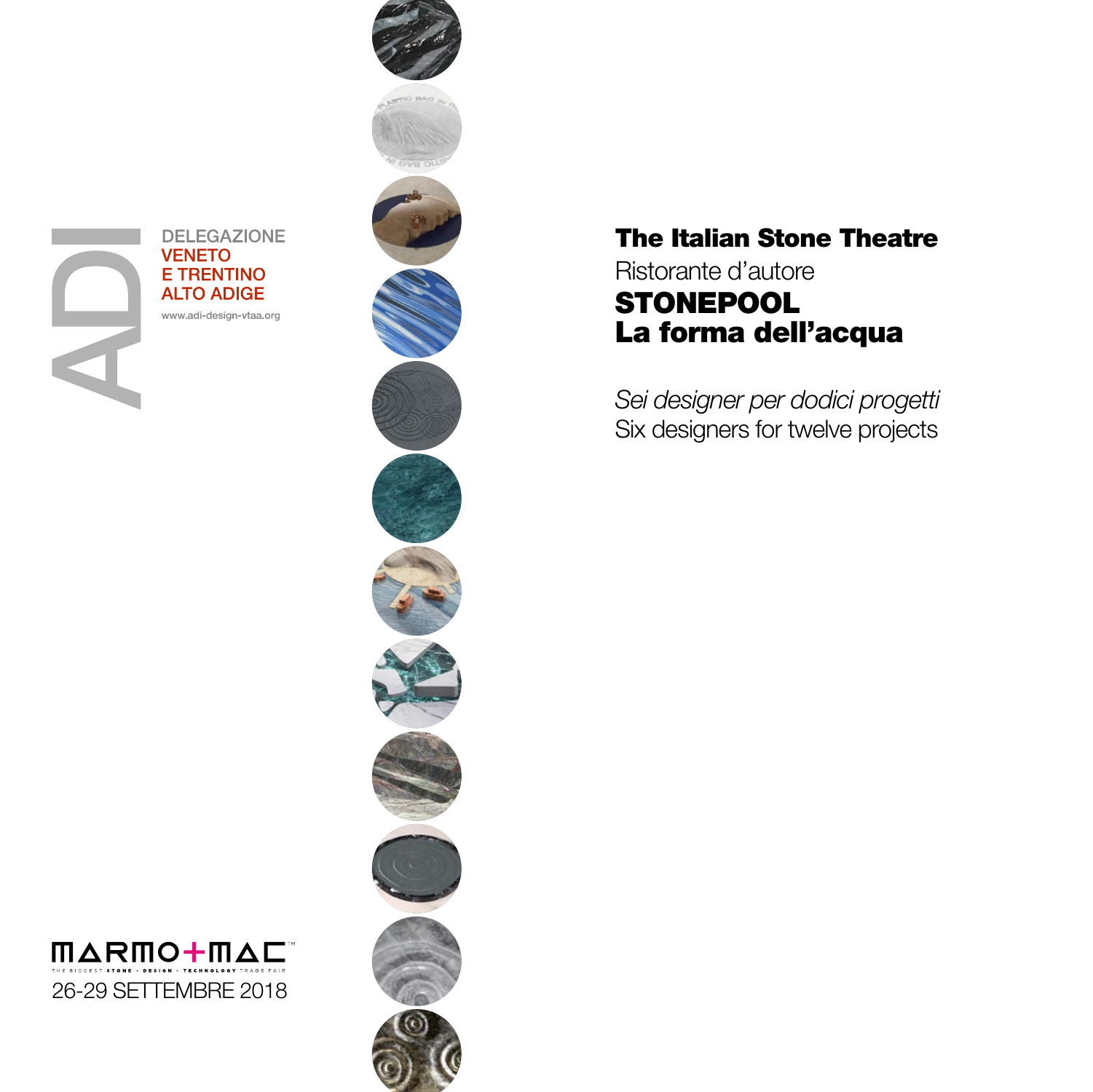#### Reflections

Azienda / *Company*: Intermac con/*with* Generelli Materiale / *Material*: Azul Bahia, Azul Macaubas, Labrador Blue, Silver Cloud

*È lo studio dei riflessi e dei colori dei corsi d'acqua. Fondamentale è stata la lettura dell'artista contemporaneo giapponese Hiroyuki Yamada che nella sua ricerca pittorica ha abilmente trasformato riflessi in colori e noi, i suoi colori, in marmi. La forma è volutamente una non circonferenza in omaggio a Kazuyo Sejima e Ryue Nishizawa che hanno sperimentato una geometria simile nel progetto Vitra a Basilea.*

This is the study of reflections and watercourses. The research of Japanese artist Hiroyuki Yamada has been a fundamental source of inspiration. In his work he transformed the reflections into colours with great ability and we transformed his colours into marbles. The form is intentionally non spherical as an homage to Kazuyo Sejima and Ryue Nishizawa who experimented a similar geometry in the Vitra project in Basel.



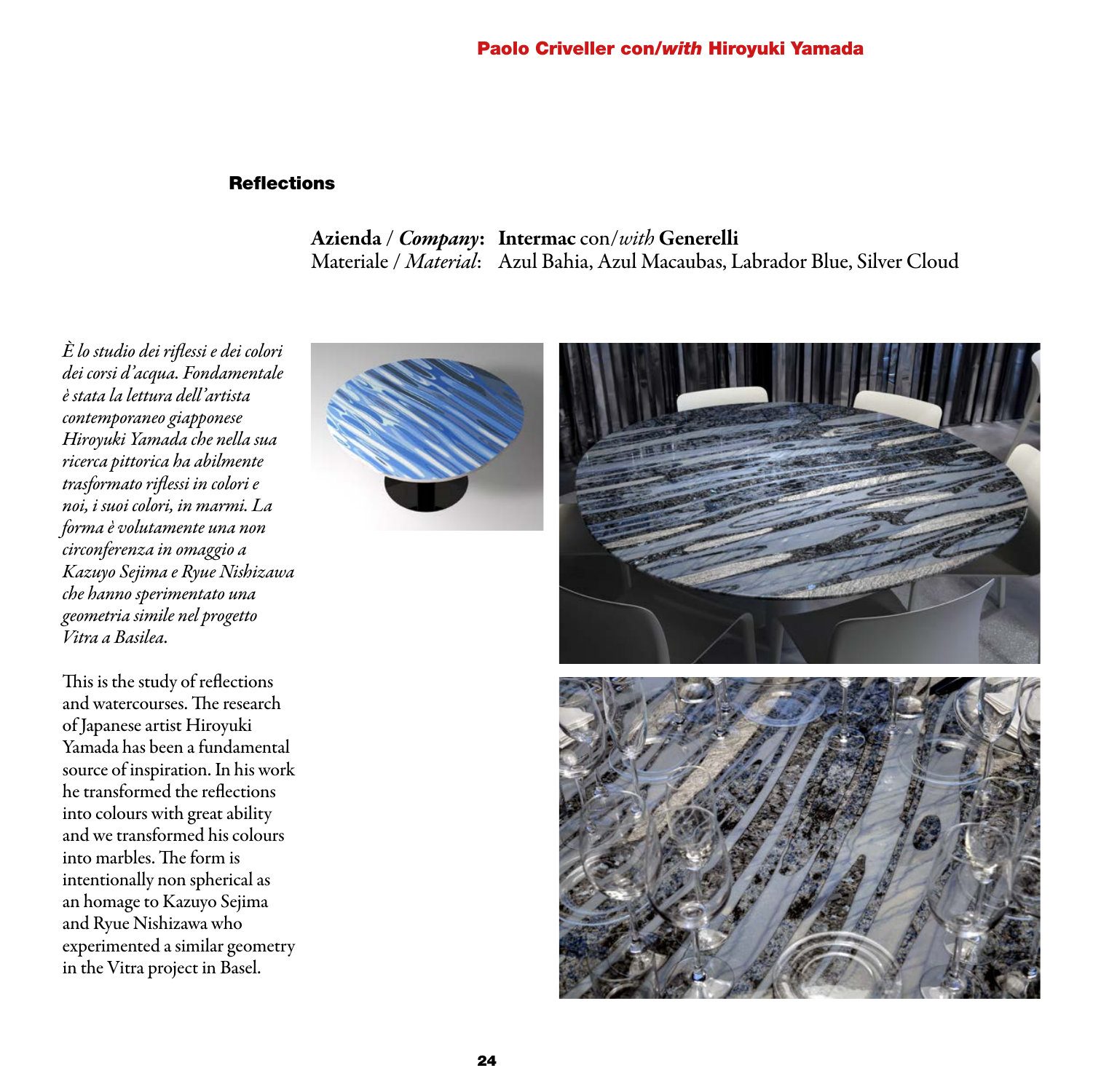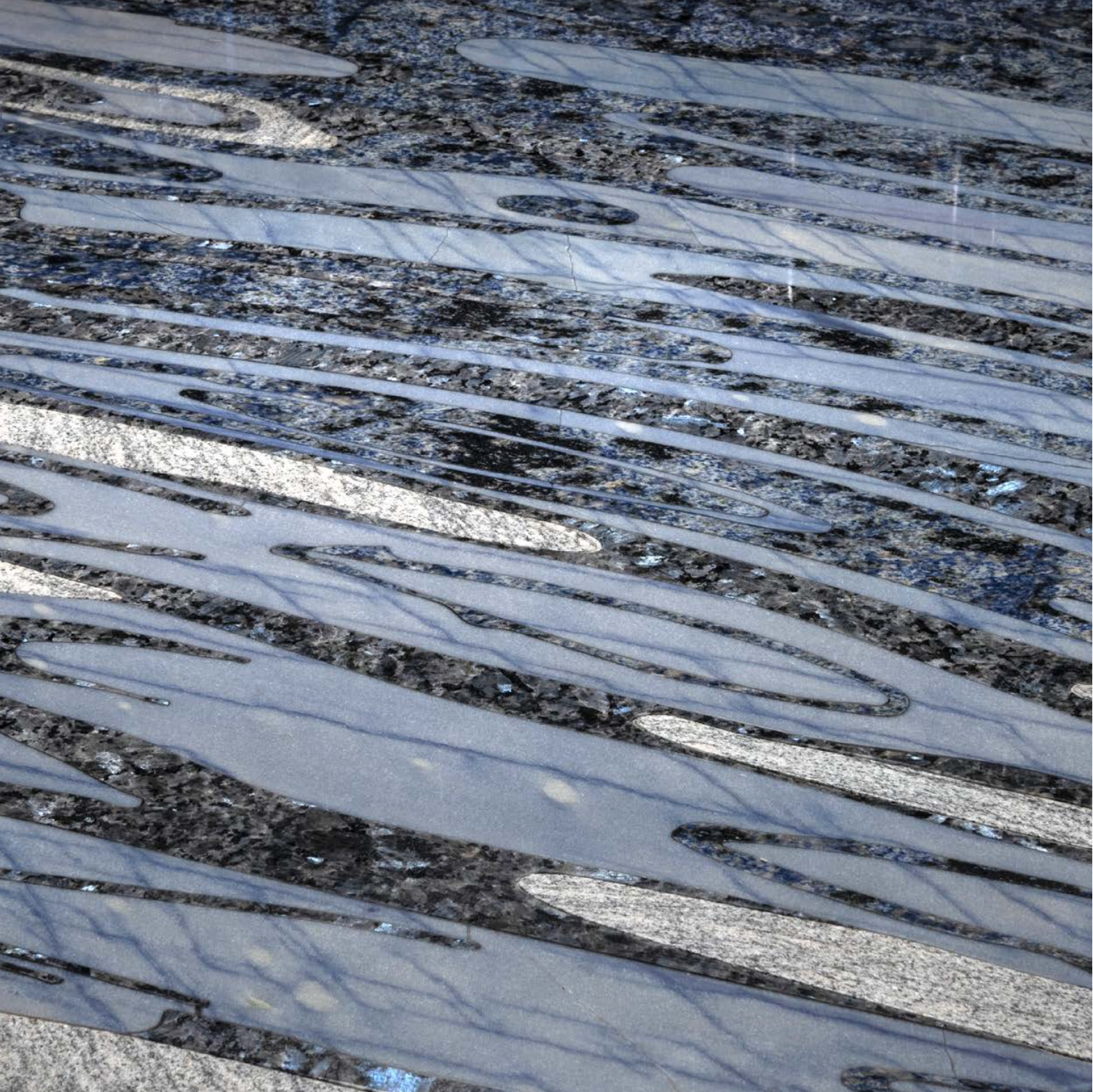#### Paolo Criveller

#### Solid

### Azienda / *Company*: Lavagnoli Marmi Materiale / *Material*: Bianco Carrara, Nero Marquina

*Condensa nella solidità del marmo l'idea dell'acqua come fondamento della vita: così come intorno all'acqua sorsero le civiltà, ogni giorno intorno al tavolo, sede della mensa e centro di riunione, si nutre nel dialogo la nostra dose di civiltà: potrà diffondersi nell'aria, scorrere nelle menti e concretizzarsi in un gesto che costruisce il futuro. Ispirato all'architettura e all'arte giapponesi è un'opera minimale la cui forma è volutamente una non circonferenza.*

The idea of water as the foundation of life is conveyed in the solid nature of marble: just as civilizations arose around water, every day around the table, in canteens and in meeting places, our dose of civilization is nourished in dialogue: it can spread in the air, flow in our minds and become concrete in a gesture that builds the future. Inspired by Japanese architecture and art, it is a minimalist work of art, whose shape is deliberately without circumference.